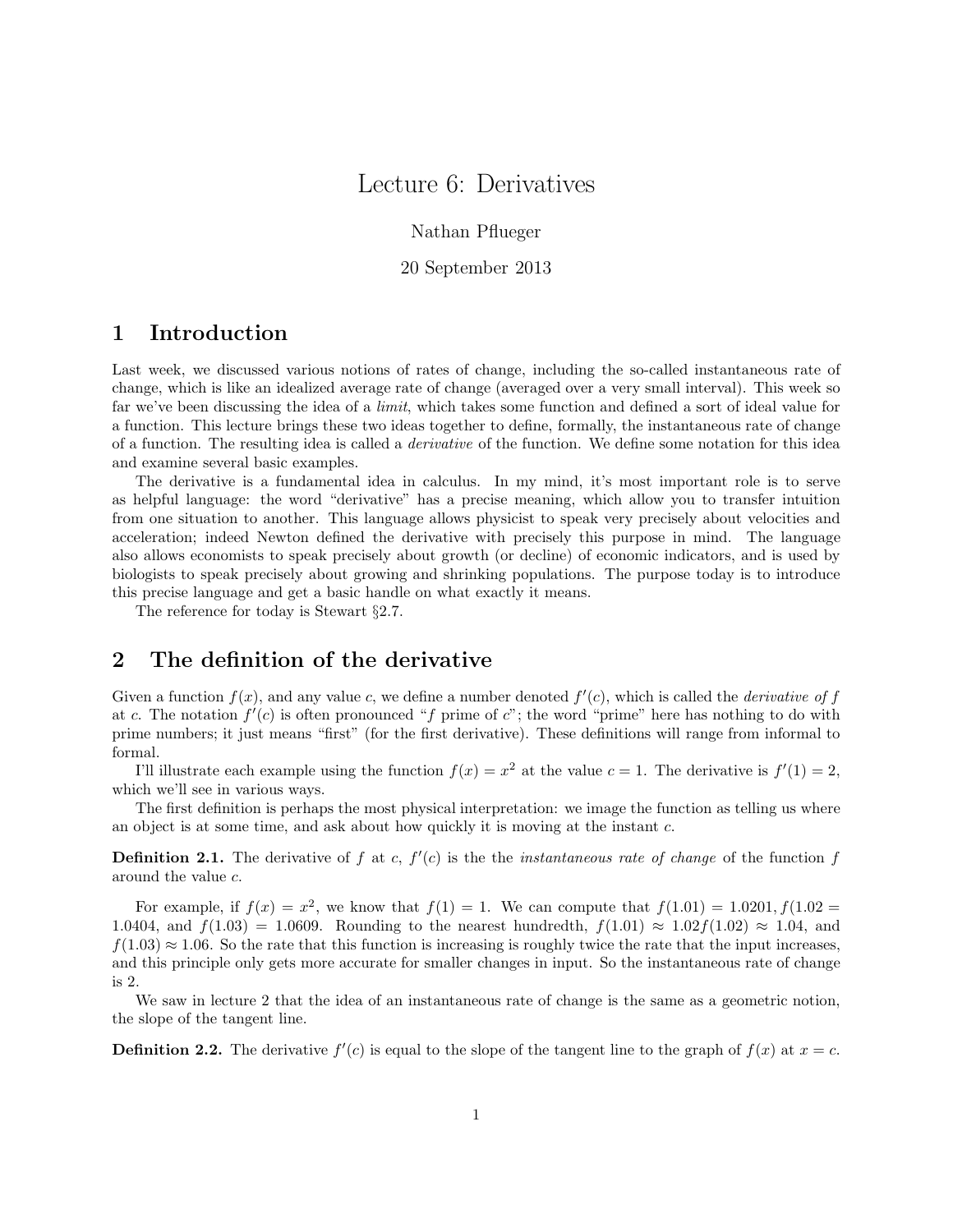For example, if  $f(x) = x^2$ , we can draw the graph very carefully and then draw the line that perfectly kisses the graph at  $(1, 1)$ . This line turns out to have slope precisely 2.



Both of the definitions above can be thought of in terms of perfect limits of nearby imperfect objects.

**Definition 2.3.** The derivative  $f'(c)$  is the limit as  $x \to c$  of the slope of the secant line form  $(c, f(c))$  to  $(x, f(x))$ .

For example, if  $f(x) = x^2$ , then such a secant line passes through  $(1,1)$  and  $(x,x^2)$ , so its slope is  $\frac{x^2-1}{x-1} = x+1$ . The functiion  $s(x) = x+1$  is continuous, so its limit as  $x \to 1$  is  $s(1) = 1+1 = 2$ . So the "ideal" slope of a secant line is 2.

Finally, we come to the usual, mathematically formal definition of derivative.

**Definition 2.4.** The derivative  $f'(c)$  is equal to the limit  $\lim_{x \to c} \frac{f(x) - f(c)}{x - c}$  $\frac{f(z)}{x-c}.$ 

This definition is the easiest to use algebraically, but I suggest that you always think about the other definitions as well when you are trying to reason conceptually.

#### 3 Examples

Example 3.1. Suppose that you are driving on a freeway. You pass mile marker 47 at 1:10pm, and set the cruise control of your car at this time. You reach mile marker 131 at 2:40pm. If  $f(t)$  denotes the number of miles you have driven in your car exactly t hours after noon that day, what is  $f'(2)$ ?

Solution. The value  $f'(2)$  should be the instantaneous speed of the car at exactly 2:00pm. Since the cruise control is on, we can assume that the car travelled at a constant speed from 1:10pm to 2:40pm, a period of 90 minutes, or 1.5 hours. During that time, you traveled  $131 - 47 = 84$  miles, therefore your average speed was  $\frac{84}{1.5} = 63$  miles per hour. Therefore your instantaneous speed at 2:00pm should also be very close to 63 miles per hour. So  $f'(2) = 63$ .

Example 3.2. Recall that the area of a circle with radius r is  $\pi r^2$ . You can view this as a the value  $A(r)$ , where  $A(x)$  is the function  $A(x) = \pi x^2$ . What is  $A'(r)$ ? Interpret this using geometry.

Solution. We can use the formal definition of derivative.  $A'(r) = \lim_{x \to r} \frac{\pi x^2 - \pi r^2}{x - r}$  $\frac{x^{2}-\pi r^{2}}{x-r} = \lim_{x \to r} \frac{\pi(x+r)(x-r)}{x-r}$  $\frac{x-r}{x+r}$ . Canceling on the top and bottom, this is  $A'(r) = \lim_{x \to r} \pi(x+r) = 2\pi r$ . You may recognize this as the formula for the circumference of a circle. The geometric interpretation of this fact is that as a circle's radius grows, the rate at which its area is growing is equal to the circumference. This makes sense visually: the circle is growing only at the boundary, whose size is measured by the circumference.

Example 3.3. Suppose that  $f(x)$  is the function whose graph is sketched below. Assume that the grid lines are spaces 1 unit apart. Identify all values of c where  $f'(c)$  is zero. For which values of c is  $f'(c)$  positive? For which values is it negative? For which values of c (of those shown) does  $f'(c)$  not exist? (Note that of course the picture isn't perfect; make your best guess as to what is going on, clearly stating your assumptions).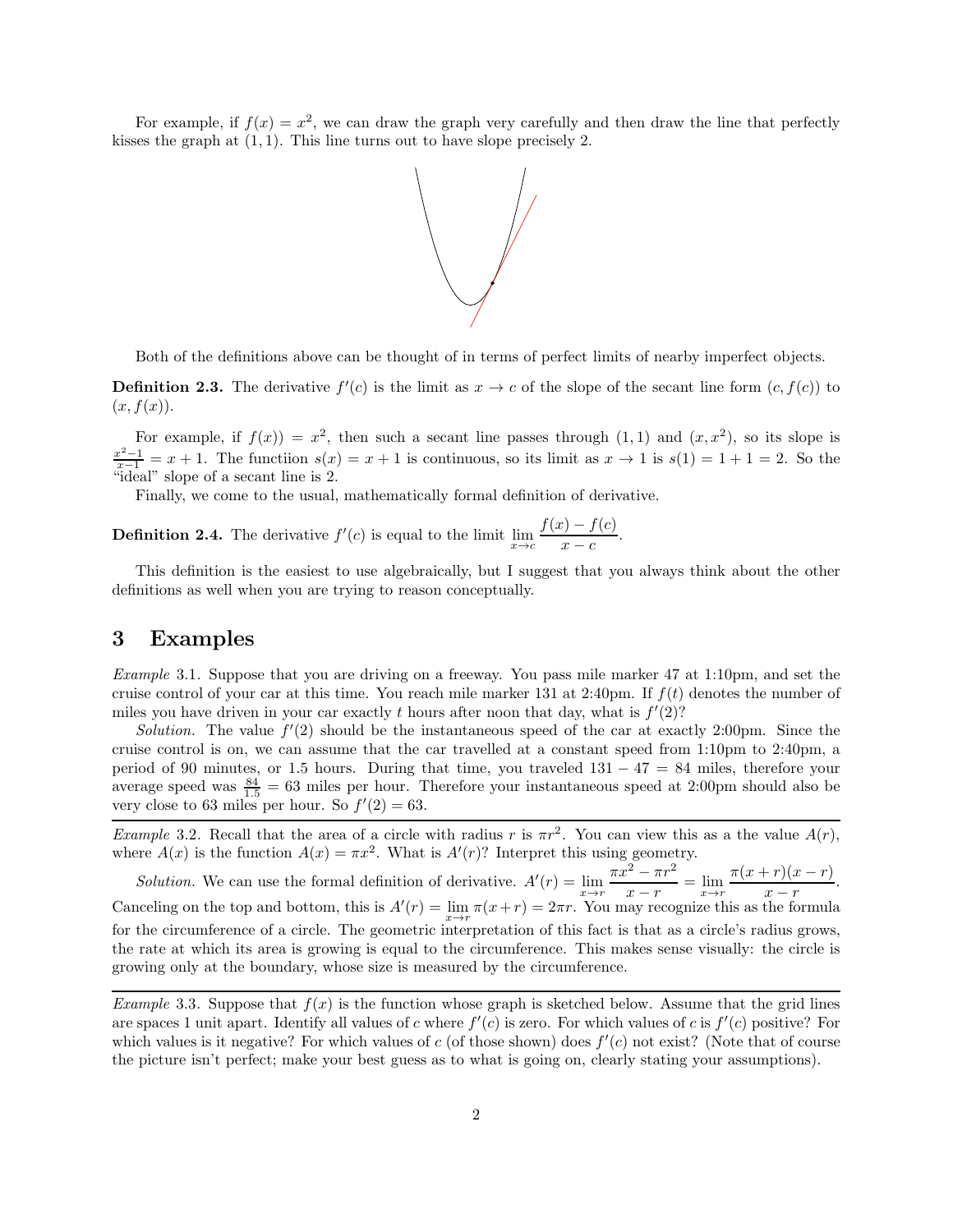

Solution. Interpret the derivative as the slope of a tangent line. Then  $f'(c)$  should be 0 for values of c where the tangent line has slope 0, that is, lies horizontal. This certainly occurs where the graph itself is perfectly flat: all values  $c < -4$  and also all values c in  $(0, 2)$ . In addition to these, the tangent line also lies flat at (−2, 5) (you can see that the grid line itself is the tangent line at that point). I am assuming that the graph has a vertical asymptote at  $x = 3$ , and hence is not defined at that point.

The tangent line has positive slope where the graph is moving up and right: that is, for c in  $(-4, -2)$ ,  $(2,3)$  and  $c > 3$ . So  $f'(c) > 0$  for these values of c.

The tangent line has negative slope for c in  $(-2,0)$ , where the graph is slanting downward to the right.

Finally, the derivative  $f'(c)$  is note defined wherever the secant lines don't converge to a tangent line. This occurs for  $c = -4$ ,  $c = 0$ , and  $c = 2$ ; at these values the limit of secant lines from one side is perfectly horizontal, whereas the limit from the other side is not. So  $f'(c)$  is not defined for these values of c.

*Example* 3.4. Let  $f(x) = \sqrt{x} + 1$ . What is  $f'(c)$ , where c is a constant? Solution. Use the limit definition.  $f'(c) = \lim_{x \to c} \frac{(\sqrt{x} + 1) - (\sqrt{c} + 1)}{x - c}$  $\frac{x-c}{x+ct} = \lim_{x \to c}$  $\sqrt{x} - \sqrt{c}$  $\frac{x}{x-c}$ . There is an algebraic trick you can use to reformulate this expression, called *rationalizing the numerator*. The idea is to multiply by something on the top and the bottom that will remove the square roots from the top. What works in this case is to notice that  $\frac{\sqrt{x}-\sqrt{c}}{x-c} = \frac{\sqrt{x}-\sqrt{c}}{x-c}$  $\frac{x-c}{c}$ .  $\frac{\sqrt{x}+\sqrt{c}}{\sqrt{x}+\sqrt{c}} = \frac{x-c}{\sqrt{x}+\sqrt{c}}$  From this it follows that  $f'(c) = \lim_{x \to c} \frac{1}{\sqrt{x} + \sqrt{c}} = \frac{1}{2\sqrt{c}}.$ 1 1

*Example* 3.5. Let  $f(x) = \frac{x+3}{x+4}$ . What is  $f'(0)$ ? What is  $f'(c)$ , in terms of the constant c? For which values c does this derivative exist?

Solution. The value  $f'(0)$  is equal to the following limit. (Note: you do not need to show all of these steps in your work. I am more thorough here so that you can see all the moving parts).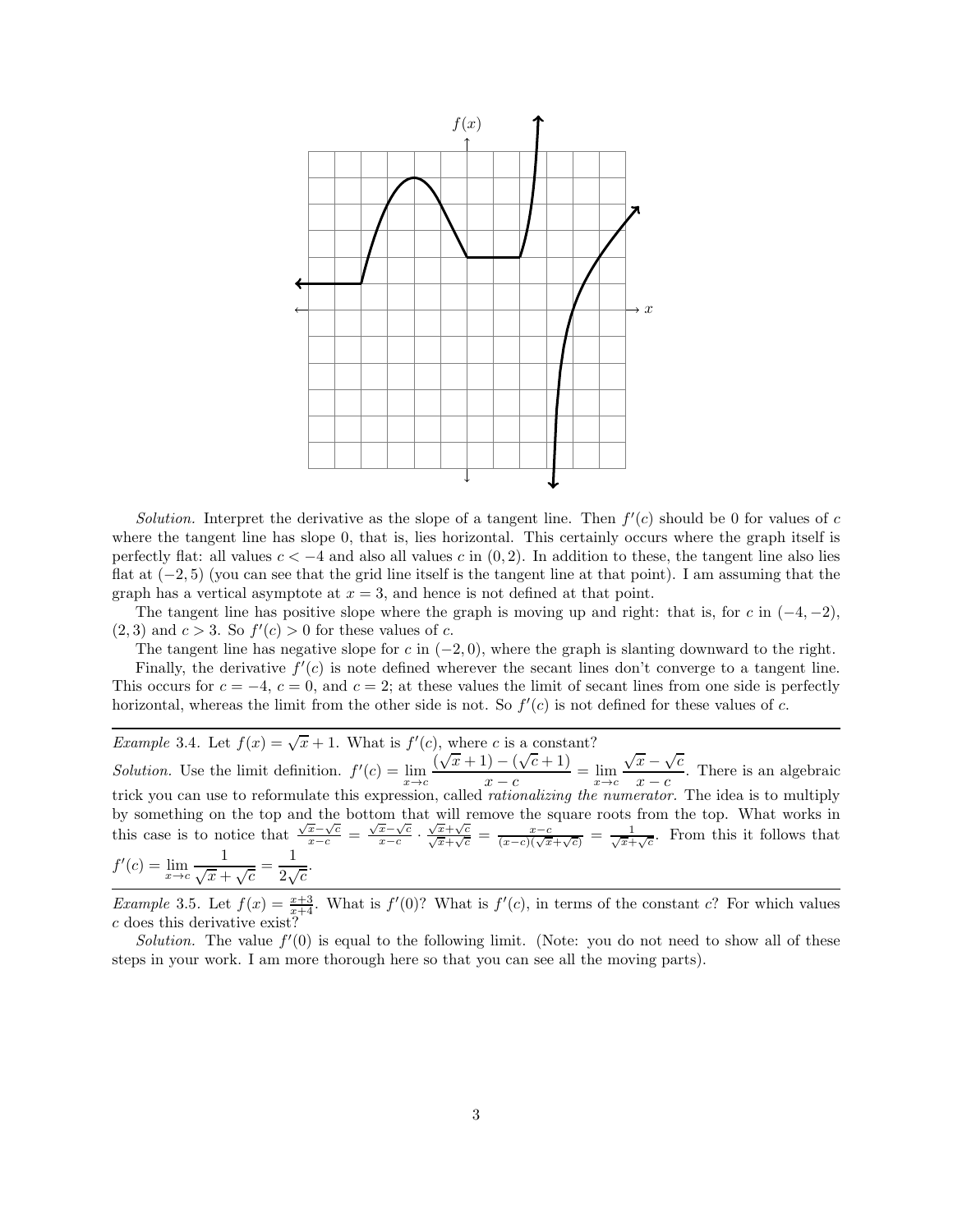$$
f'(0) = \lim_{x \to 0} (\text{Slope of secant line from } (0, f(0)) \text{ to } (x, f(x)))
$$
  
\n
$$
= \lim_{x \to 0} \frac{f(x) - f(0)}{x - 0}
$$
  
\n
$$
= \lim_{x \to 0} \frac{\frac{x+3}{x+4} - \frac{3}{4}}{x}
$$
  
\n
$$
= \lim_{x \to 0} \frac{\frac{4(x+3)-3(x+4)}{4(x+4)}}{x}
$$
  
\n
$$
= \lim_{x \to 0} \frac{4(x+3) - 3(x+4)}{4x(x+4)}
$$
  
\n
$$
= \lim_{x \to 0} \frac{x}{4x(x+4)}
$$
  
\n
$$
= \lim_{x \to 0} \frac{1}{4(x+4)}
$$
  
\n
$$
= \frac{1}{4(0+4)}
$$
  
\n
$$
= \frac{1}{16}
$$

The general case of  $f'(c)$  for an arbitrary value c is no more difficult, but the notation is messier. It works as follows.

$$
f'(c) = \lim_{x \to c} \frac{f(x) - f(c)}{x - c}
$$
  
\n
$$
= \lim_{x \to c} \frac{\frac{x+3}{x+4} - \frac{c+3}{c+4}}{x - c}
$$
  
\n
$$
= \lim_{x \to c} \frac{(x+3)(c+4) - (x+4)(c+3)}{(x+4)(c+4)(x - c)}
$$
  
\n
$$
= \lim_{x \to c} \frac{xc + 4x + 3c + 12 - xc - 3x - 4c - 12}{(x+4)(c+4)(x - c)}
$$
  
\n
$$
= \lim_{x \to c} \frac{x - c}{(x+4)(c+4)}
$$
  
\n
$$
= \lim_{x \to c} \frac{1}{(x+4)^2}
$$

The only way this limit could fail to exist is if  $c = -4$ , in which case we would be dividing by 0 at some of the steps. Of course, the function  $f(x)$  is not defined at  $x = -4$  anyway. So in other words the derivative exists for all values of c except  $c = -4$  – it exists wherever the function  $f(x)$  is defined.

## 4 The equation of the tangent line

We've talked a great deal about the *slope* of the tangent line to the graph of a function, but we haven't really ever written down the equation of the line itself. I'll briefly describe how to do this.

Let's first do the example of  $f(x) = x^2$ , and find the tangent line at  $x = c$ . As we saw repeatedly in the first section, this tangent line has slope 2. That means that for any other point  $(x, y)$  on the tangent line,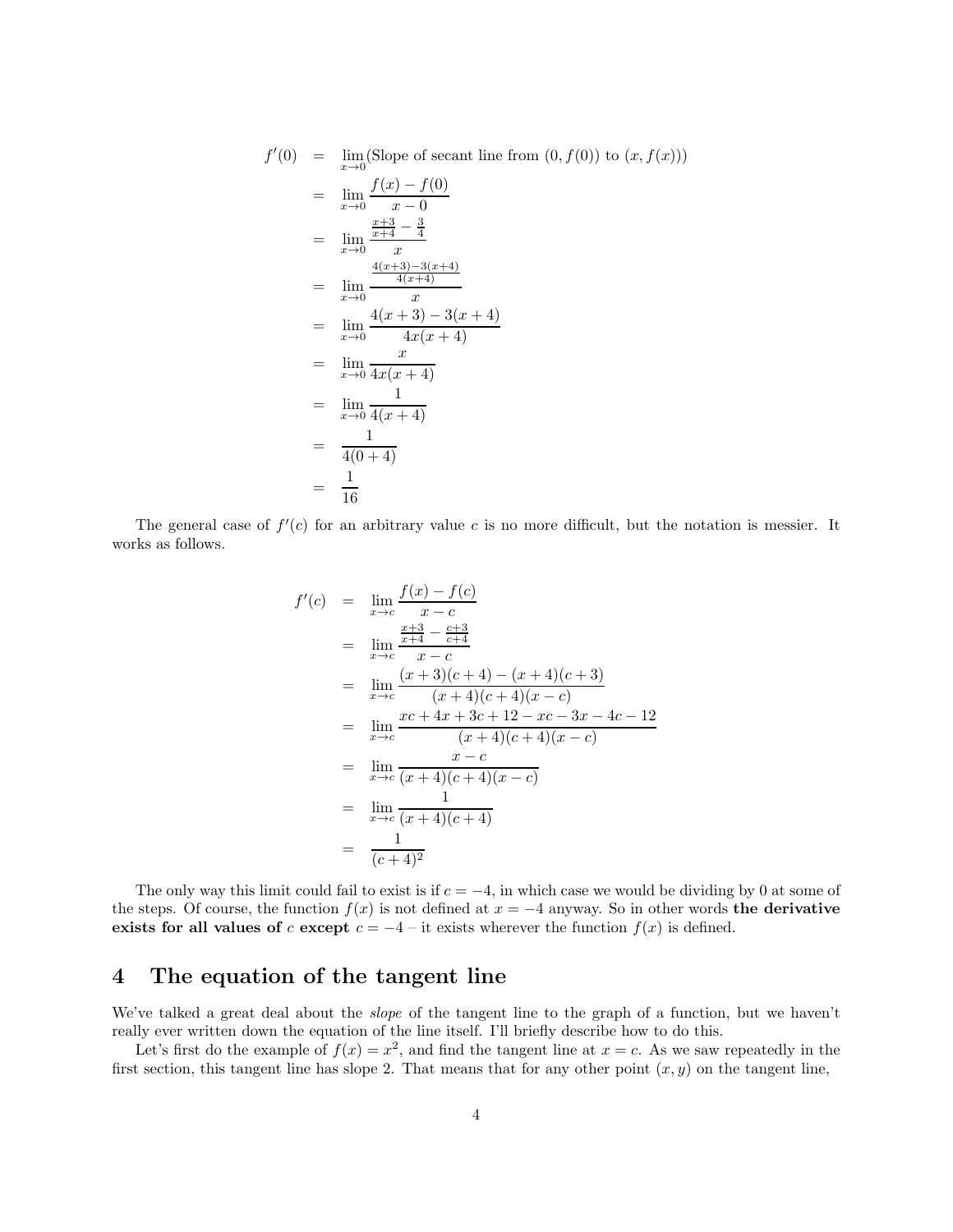slope 
$$
=
$$
  $\frac{\text{rise}}{\text{run}}$   
 $=$   $\frac{y-1}{x-1}$   
 $=$  2.

This equation now gives the equation of the tangent line:  $(y - 1) = 2(x - 1)$ . If you put this in usual slope-intercept from, you get  $y = 2x - 1$ .

Aside (not needed for class). It is notable what happens if you compute the intersection of the tangent line with the graph of the function. This amounts to solving the simultaneous equations  $y = 2x - 1$  and  $y = x^2$ , which leads to  $x^2 = 2x - 1$ . Factoring, one obtains  $(x - 1)^2 = 0$ , so the *only* solution is  $x = 1, y = 1$ , which is a "double root." This makes sense: to form the tangent line, we took a limit of secant lines through two points on the curve, as those two points coalesced into the same point. So in a sense, the reason this is a "double root" is because there are two points there, that have coalesced into one.

If you examine how we found the tangent line in the example above, you'll see that it generalizes perfectly. The equation of the tangent line is simply

$$
(y - f(c)) = f'(c)(x - c)
$$

Or if you prefer slope-intercept form, the equation of the tangent line is:

$$
y = f'(c)x + (f(c) - cf'(c))
$$

Example 4.1. Let  $f(x) = x^2$ .

- (a) Sketch the graph of  $f(x)$
- (b) Suppose that c and d are two constants. Find the *equation* of the secant line through  $(a, f(a))$  and  $(b, f(b)).$
- (c) Find the equation of the tangent line through  $(a, f(a))$ .

Solution.

(a)



(b) The line through  $(a, a^2)$  and  $(b, b^2)$  as slope  $\frac{b^2-a^2}{b-a}$  $\frac{b-a^2}{b-a}$ . This simplifies to  $\frac{(b+a)(b-a)}{(b-a)} = b+a = a+b$ . Therefore as above, the equation of this line is  $\frac{y-a^2}{x-a} = a+b$ . Simplifying this equation gives  $y-a^2 = (a+b)(x-a)$ , or  $y - a^2 = (a + b)x - (a + b)a$ , or  $y = (a + b)x - ab$ .